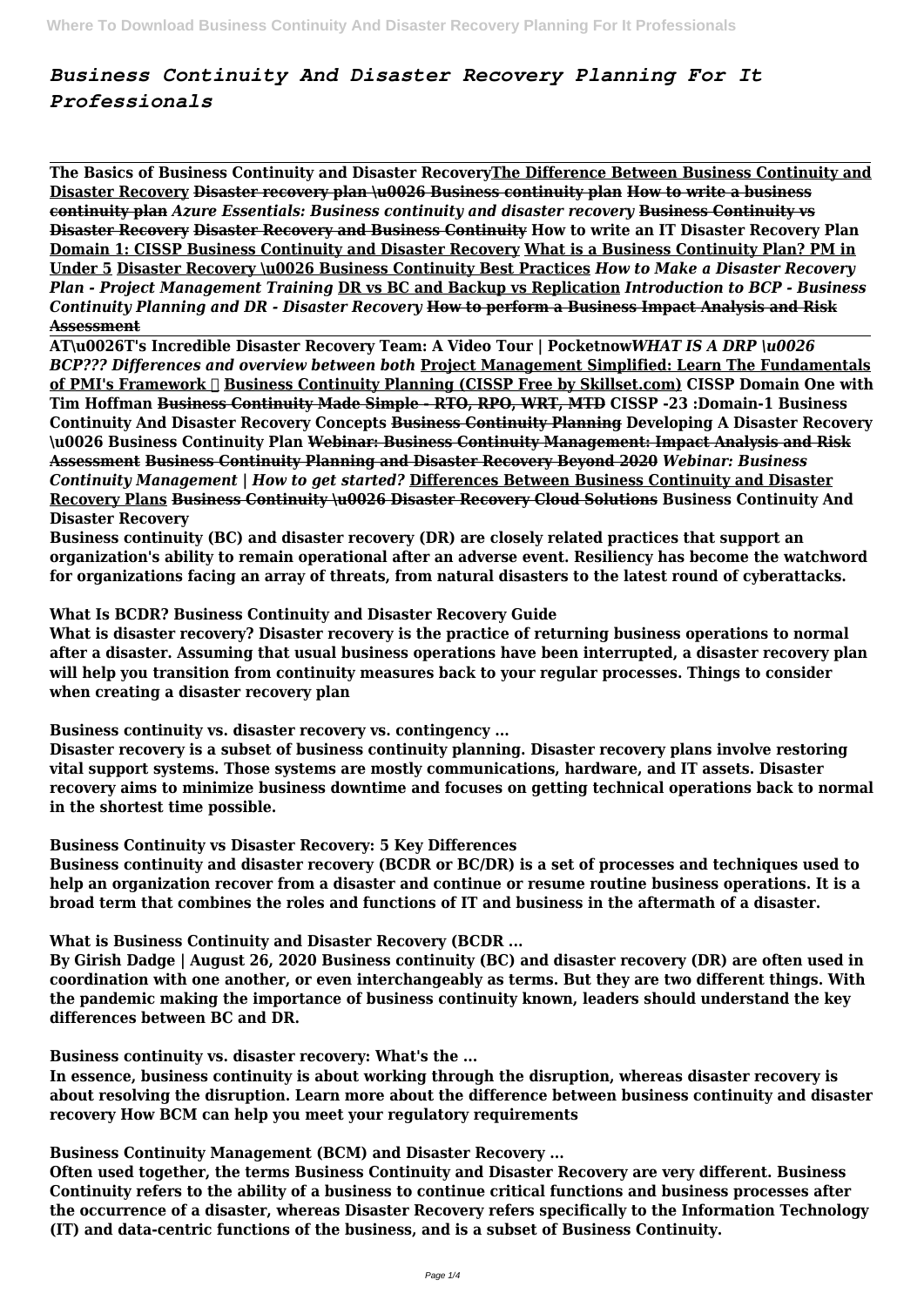#### **Disaster recovery and business continuity auditing - Wikipedia**

**Business Continuity, High Availability, Disaster Recovery, and the Quest for Fire. Written By: Neil Mager, Director of Cloud Platforms Practice ... A proactive backup/business continuity strategy for your cloud transformation journey is critical to the existence of your company should a catastrophe occur. Hot/Hot High Availability in the cloud ...**

**Business Continuity, High Availability, Disaster Recovery ...**

**Disaster recovery and business continuity planning are processes that help organizations prepare for disruptive events—whether those events might include a hurricane or simply a power outage caused...**

**Business continuity and disaster recovery planning: The ...**

**Business continuity planning is an enterprise's strategic framework for responding to natural and manmade disasters. The design and execution of the plan is collectively outlined by the management and leadership teams in line with the organization's resiliency objectives. The nature, magnitude and complexity of business operations are gauged.**

### **Disaster Recovery Plan (DRP) - Business Continuity Plan**

**A disaster recovery plan focuses on the response after something happened and how to recover from it. In contrast, a business continuity plan focuses on how to stay operational during an event and its aftermath.**

**14+ Business Continuity Plan Examples in PDF | Google Docs ...**

**Simply put, business continuity is an organization's ability to maintain essential functions during and after a disruption has occurred. Disaster Recovery, on the other hand, is a subset of business continuity, which focuses more on keeping all engines of the business running despite the disaster.**

**Disaster Recovery – A mandate for Business continuity ...**

**The Basics of Business Continuity and Disaster RecoveryThe Difference Between Business Continuity and Disaster Recovery Disaster recovery plan \u0026 Business continuity plan How to write a business continuity plan** *Azure Essentials: Business continuity and disaster recovery* **Business Continuity vs**  $Page 2$ 

**A key component of a business continuity plan (BCP) is a disaster recovery plan that contains strategies for handling IT disruptions to networks, servers, personal computers and mobile devices. The plan should cover how to reestablish office productivity and enterprise software so that key business needs can be met.**

## **What is a Business Continuity Plan? | IBM**

**While business continuity focuses on all aspects of the business including employees, consumers, communication strategies, third party contacts and technology, disaster recovery focuses on technology or information systems including involves ensuring data is stored and backed up such that employees can access any plans, servers, mail, files and presentations when working from an off-site location.**

**Difference Between Business Continuity and Disaster Recovery**

**Business Continuity and Disaster Recovery Policy Defines acceptable methods for business continuity and disaster recovery planning for the University's business following the loss of systems that are critical to the operations of a business unit**

**Business Continuity and Disaster Recovery Policy ...**

**Business continuity and disaster recovery plans are essential for a number of reasons: Certain types of disruptions and disasters can occur without warning, offering little time to prepare a strategy or a course of action**

**Defined: Business Continuity, Disaster Recovery, and More**

**Business continuity Business continuity provides a good umbrella framework for allowing businesses to think about both strategy and implementation together. True, disaster recovery is normally regarded as a simple subset of business continuity, but seeing this terminology in simple taxonomic terms is limiting.**

**Backup, disaster recovery, and business continuity: how ...**

**The research report on Business Continuity and Disaster Recovery Solutions and Services Industry market is intended to provide a complete analysis of pivotal factors that will positively or negatively impact this business space in the forthcoming years.**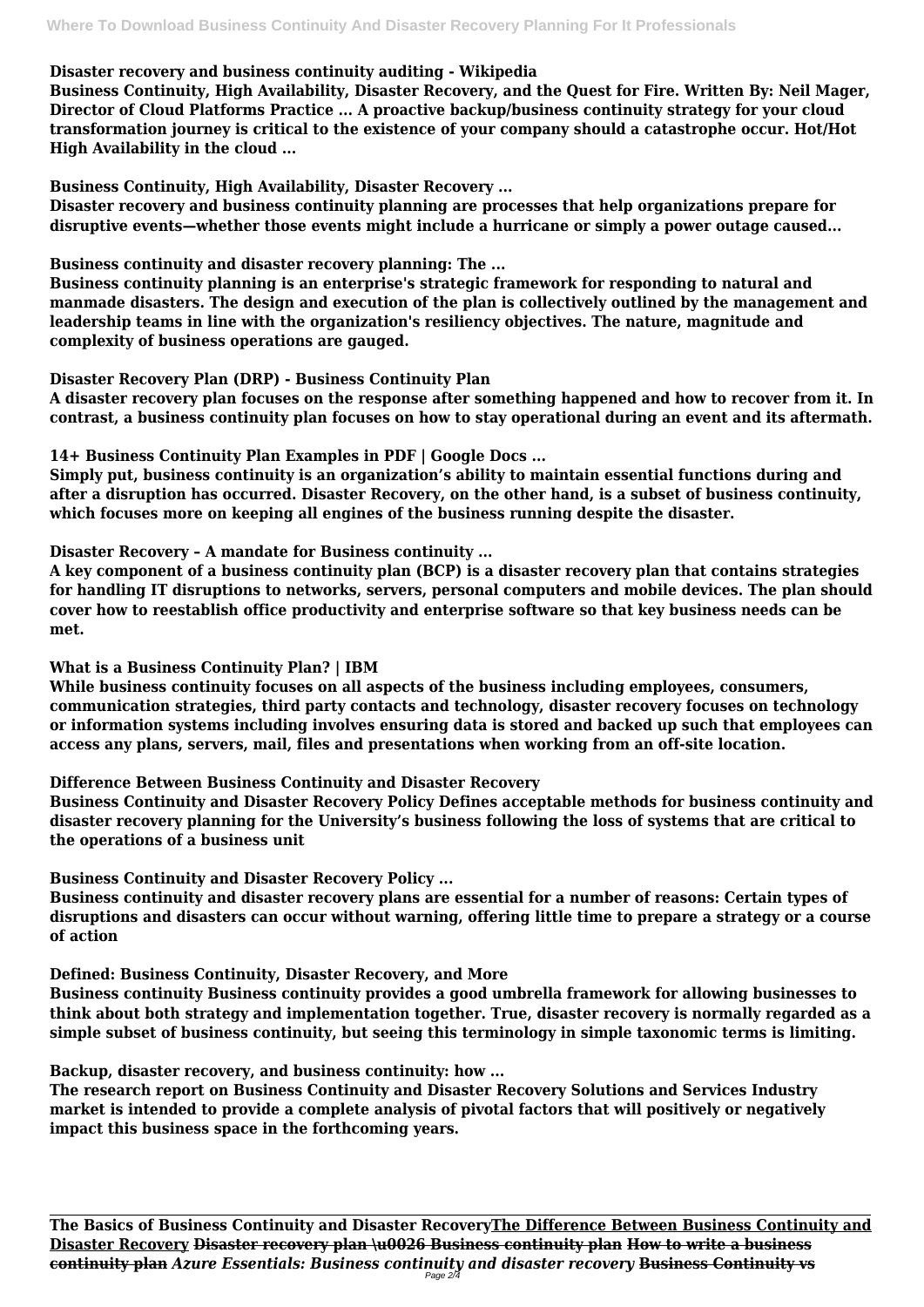**Disaster Recovery Disaster Recovery and Business Continuity How to write an IT Disaster Recovery Plan Domain 1: CISSP Business Continuity and Disaster Recovery What is a Business Continuity Plan? PM in Under 5 Disaster Recovery \u0026 Business Continuity Best Practices** *How to Make a Disaster Recovery Plan - Project Management Training* **DR vs BC and Backup vs Replication** *Introduction to BCP - Business Continuity Planning and DR - Disaster Recovery* **How to perform a Business Impact Analysis and Risk Assessment**

**AT\u0026T's Incredible Disaster Recovery Team: A Video Tour | Pocketnow***WHAT IS A DRP \u0026 BCP??? Differences and overview between both* **Project Management Simplified: Learn The Fundamentals of PMI's Framework ✓ Business Continuity Planning (CISSP Free by Skillset.com) CISSP Domain One with Tim Hoffman Business Continuity Made Simple - RTO, RPO, WRT, MTD CISSP -23 :Domain-1 Business Continuity And Disaster Recovery Concepts Business Continuity Planning Developing A Disaster Recovery \u0026 Business Continuity Plan Webinar: Business Continuity Management: Impact Analysis and Risk Assessment Business Continuity Planning and Disaster Recovery Beyond 2020** *Webinar: Business Continuity Management | How to get started?* **Differences Between Business Continuity and Disaster Recovery Plans Business Continuity \u0026 Disaster Recovery Cloud Solutions Business Continuity And Disaster Recovery**

**Business continuity (BC) and disaster recovery (DR) are closely related practices that support an organization's ability to remain operational after an adverse event. Resiliency has become the watchword for organizations facing an array of threats, from natural disasters to the latest round of cyberattacks.**

**What Is BCDR? Business Continuity and Disaster Recovery Guide**

**What is disaster recovery? Disaster recovery is the practice of returning business operations to normal after a disaster. Assuming that usual business operations have been interrupted, a disaster recovery plan will help you transition from continuity measures back to your regular processes. Things to consider when creating a disaster recovery plan**

**Business continuity vs. disaster recovery vs. contingency ...**

**Disaster recovery is a subset of business continuity planning. Disaster recovery plans involve restoring vital support systems. Those systems are mostly communications, hardware, and IT assets. Disaster recovery aims to minimize business downtime and focuses on getting technical operations back to normal in the shortest time possible.**

**Business Continuity vs Disaster Recovery: 5 Key Differences**

**Business continuity and disaster recovery (BCDR or BC/DR) is a set of processes and techniques used to help an organization recover from a disaster and continue or resume routine business operations. It is a broad term that combines the roles and functions of IT and business in the aftermath of a disaster.**

**What is Business Continuity and Disaster Recovery (BCDR ...**

**By Girish Dadge | August 26, 2020 Business continuity (BC) and disaster recovery (DR) are often used in coordination with one another, or even interchangeably as terms. But they are two different things. With the pandemic making the importance of business continuity known, leaders should understand the key differences between BC and DR.**

**Business continuity vs. disaster recovery: What's the ...**

**In essence, business continuity is about working through the disruption, whereas disaster recovery is about resolving the disruption. Learn more about the difference between business continuity and disaster recovery How BCM can help you meet your regulatory requirements**

**Business Continuity Management (BCM) and Disaster Recovery ...**

**Often used together, the terms Business Continuity and Disaster Recovery are very different. Business Continuity refers to the ability of a business to continue critical functions and business processes after the occurrence of a disaster, whereas Disaster Recovery refers specifically to the Information Technology (IT) and data-centric functions of the business, and is a subset of Business Continuity.**

**Disaster recovery and business continuity auditing - Wikipedia Business Continuity, High Availability, Disaster Recovery, and the Quest for Fire. Written By: Neil Mager, Director of Cloud Platforms Practice ... A proactive backup/business continuity strategy for your cloud transformation journey is critical to the existence of your company should a catastrophe occur. Hot/Hot High Availability in the cloud ...**

**Business Continuity, High Availability, Disaster Recovery ... Disaster recovery and business continuity planning are processes that help organizations prepare for disruptive events—whether those events might include a hurricane or simply a power outage caused...** Page 3/4